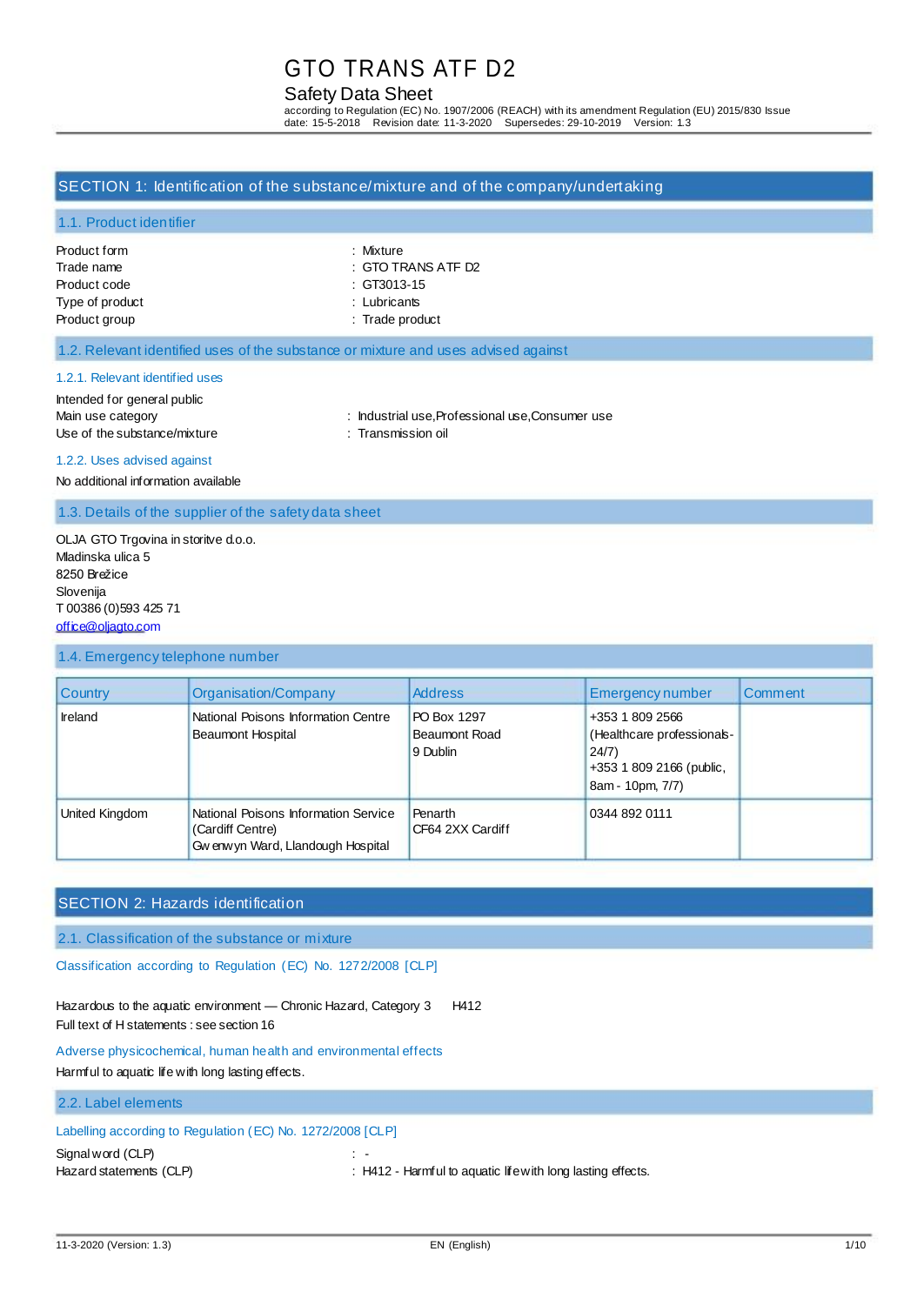### Safety Data Sheet

according to Regulation (EC) No. 1907/2006 (REACH) with its amendment Regulation (EU) 2015/830

#### Precautionary statements (CLP) : P102 - Keep out of reach of children.

P273 - Avoid release to the environment. P501 - Dispose of contents/container to hazardous or special waste collection point, in

accordance with local, regional, national and/or international regulation.

#### 2.3. Other hazards

No additional information available

### SECTION 3: Composition/information on ingredients

### 3.1. Substances

#### Not applicable

#### 3.2. Mixtures

Comments : Highly refined mineral oils and additives.

| <b>Name</b>                                                        | <b>Product identifier</b>                                                                                | $\frac{9}{6}$ | Classification according to<br>Regulation (EC) No.<br>1272/2008 [CLP]                                                                              |
|--------------------------------------------------------------------|----------------------------------------------------------------------------------------------------------|---------------|----------------------------------------------------------------------------------------------------------------------------------------------------|
| Distillates (petroleum), hydrotreated heavy paraffinic<br>(Note L) | (CAS-No.) 64742-54-7<br>(EC-No.) 265-157-1<br>(EC Index-No.) 649-467-00-8<br>(REACH-no) 01-2119484627-25 | $50 - 80$     | Asp. Tox. 1, H304                                                                                                                                  |
| Methacrylate copolymer                                             | (CAS-No.) Confidentiality: Conf0551<br>(EC-No.) Polymer                                                  | $0.1 - 2.5$   | Eye Irrit. 2, H319                                                                                                                                 |
| Ethanol, 2,2'-iminobis-, N-tallow alkyl derivatives                | (CAS-No.) 61791-44-4<br>(EC-No.) 263-177-5                                                               | < 1           | Acute Tox. 4 (Oral), H302<br>Skin Corr. 1B, H314<br>Eye Dam. 1, H318<br>Skin Sens. 1A, H317<br>Aquatic Acute 1, H400<br>Aquatic Chronic 1, H410    |
| 2-(2-heptadec-8-enyl-2-imidazolin-1-yl)ethanol                     | (CAS-No.) 95-38-5<br>(EC-No.) 202-414-9<br>(REACH-no) 01-2119777867-13                                   | < 0.1         | Acute Tox. 4 (Oral), H302<br>Skin Corr. 1C, H314<br>Eye Dam. 1, H318<br>STOT RE 2, H373<br>Aquatic Acute 1, H400 (M=10)<br>Aquatic Chronic 1, H410 |

Comments : The highly refined mineral oil contains <3% (w/w) DMSOextract, according to IP346.

Note L: The classification as a carcinogen need not apply if it can be shown that the substance contains less than 3% DMSO extract as measured by IP 346 'Determination of polycyclic aromatics in unused lubricating base oils and asphaltene free petroleum fractions — Dimethyl sulphoxide extraction refractive index method', Institute of Petroleum, London. This note applies only to certain complex oil-derived substances in Part 3. Full text of H-statements: see section 16

# SECTION 4: First aid measures

### 4.1. Description of first aid measures

# First-aid measures general

First-aid measures after inhalation First-aid measures after skin contact First-aid measures after eye contact First-aid measures after ingestion

- : If you feel unwell, seek medical advice (show the label where possible).
- : Remove person to fresh air and keep comfortable for breathing. :

Wash skin with plenty of water.

- : Rinse eyes w ith water as a precaution.
- : Do not induce vomiting. Call a poison center or a doctor if you feel unwell.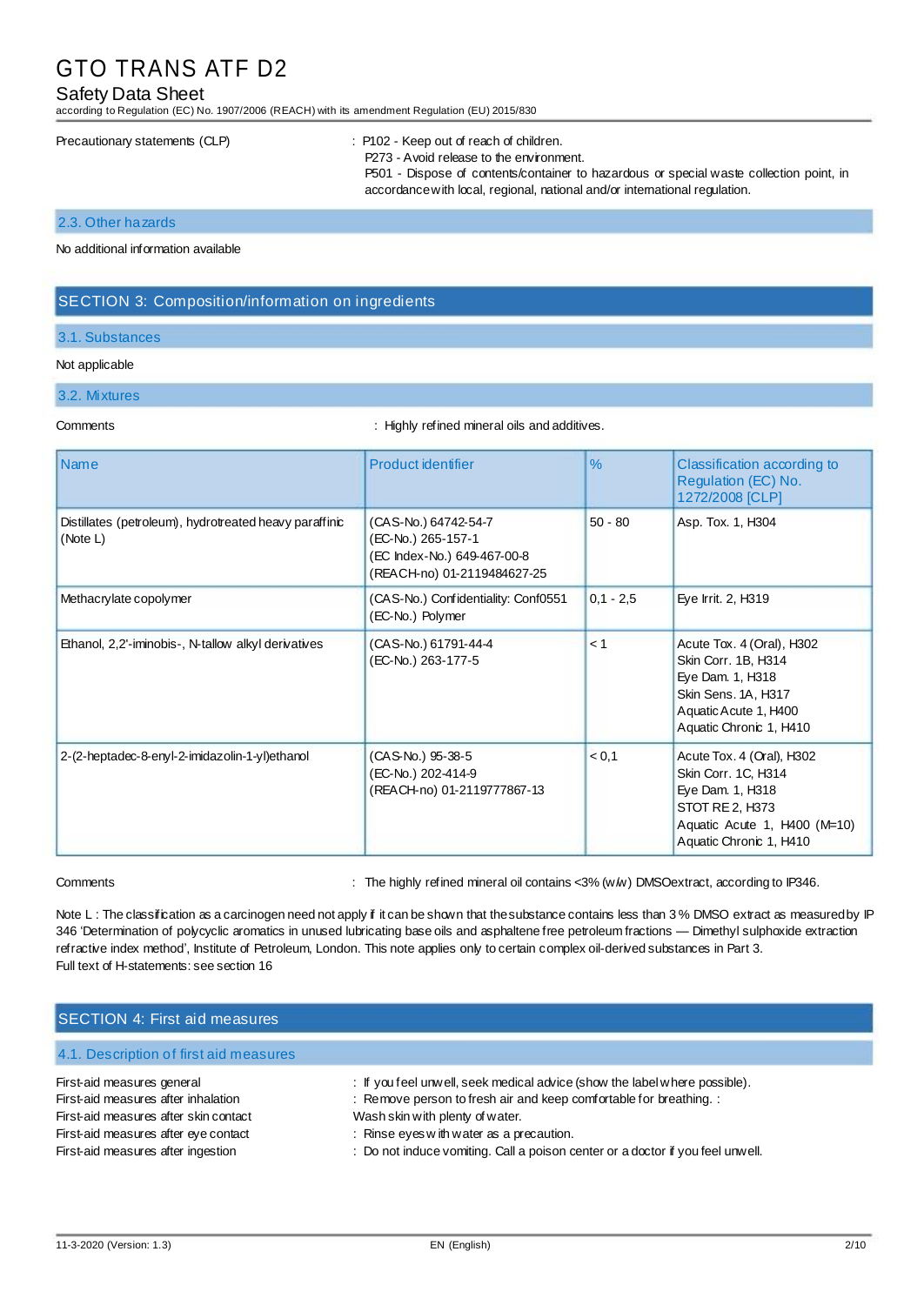# Safety Data Sheet

according to Regulation (EC) No. 1907/2006 (REACH) with its amendment Regulation (EU) 2015/830

| 4.2. Most important symptoms and effects, both a cute and delayed |                                                                                                                                                                                                              |  |  |  |  |
|-------------------------------------------------------------------|--------------------------------------------------------------------------------------------------------------------------------------------------------------------------------------------------------------|--|--|--|--|
| Symptoms/effects<br>Symptoms/effects after ingestion              | : No additional information available. Not expected to present a significant hazard under<br>anticipated conditions of normal use.<br>: May result in aspiration into the lungs, causing chemical pneumonia. |  |  |  |  |
|                                                                   | 4.3. Indication of any immediate medical attention and special treatment needed                                                                                                                              |  |  |  |  |
| Treat symptomatically.                                            |                                                                                                                                                                                                              |  |  |  |  |
|                                                                   |                                                                                                                                                                                                              |  |  |  |  |
|                                                                   |                                                                                                                                                                                                              |  |  |  |  |
| <b>SECTION 5: Firefighting measures</b>                           |                                                                                                                                                                                                              |  |  |  |  |
| 5.1. Extinguishing media                                          |                                                                                                                                                                                                              |  |  |  |  |
| Suitable extinguishing media<br>Unsuitable extinguishing media    | : Water spray. Dry powder. Foam. Carbon dioxide.<br>: Do not use a heavy water stream.                                                                                                                       |  |  |  |  |

| Fire hazard<br>Hazardous decomposition products in case of fire | : Combustible liquid.<br>: Incomplete combustion releases dangerous carbon monoxide, carbon dioxide and other<br>toxic gases.               |
|-----------------------------------------------------------------|---------------------------------------------------------------------------------------------------------------------------------------------|
| 5.3. Advice for fire fighters                                   |                                                                                                                                             |
| Protection during firefighting                                  | : Do not attempt to take action without suitable protective equipment. Self-contained<br>breathing apparatus. Complete protective clothing. |

| <b>SECTION 6: Accidental release measures</b>                            |                                                                                                                                                                |  |  |  |  |
|--------------------------------------------------------------------------|----------------------------------------------------------------------------------------------------------------------------------------------------------------|--|--|--|--|
| 6.1. Personal precautions, protective equipment and emergency procedures |                                                                                                                                                                |  |  |  |  |
| 6.1.1. For non-emergency personnel                                       |                                                                                                                                                                |  |  |  |  |
| Emergency procedures                                                     | : Ventilate spillage area.                                                                                                                                     |  |  |  |  |
| 6.1.2. For emergency responders                                          |                                                                                                                                                                |  |  |  |  |
| Protective equipment                                                     | : Do not attempt to take action without suitable protective equipment. For further information<br>refer to section 8: "Exposure controls/personal protection". |  |  |  |  |
| 6.2. Environmental precautions                                           |                                                                                                                                                                |  |  |  |  |
| Avoid release to the environment.                                        |                                                                                                                                                                |  |  |  |  |
| 6.3. Methods and material for containment and cleaning up                |                                                                                                                                                                |  |  |  |  |
| Methods for cleaning up<br>Other information                             | : Take up liquid spill into absorbent material.<br>: Dispose of materials or solid residues at an authorized site.                                             |  |  |  |  |

6.4. Reference to other sections

For further information refer to section 13.

| SECTION 7: Handling and storage                                   |                                                                                                                                                                                                          |
|-------------------------------------------------------------------|----------------------------------------------------------------------------------------------------------------------------------------------------------------------------------------------------------|
| 7.1. Precautions for safe handling                                |                                                                                                                                                                                                          |
| Precautions for safe handling<br>Hygiene measures                 | : Provide good ventilation in process area to prevent formation of vapour.<br>: Wash hands and other exposed areas with mild soap and water before eating, drinking or<br>smoking and when leaving work. |
| 7.2. Conditions for safe storage, including any incompatibilities |                                                                                                                                                                                                          |
| Storage conditions                                                | : Keep container closed when not in use. Keep in a cool, well-ventilated place away from<br>heat.                                                                                                        |
| Storage temperature                                               | $: 0 - 40$ °C                                                                                                                                                                                            |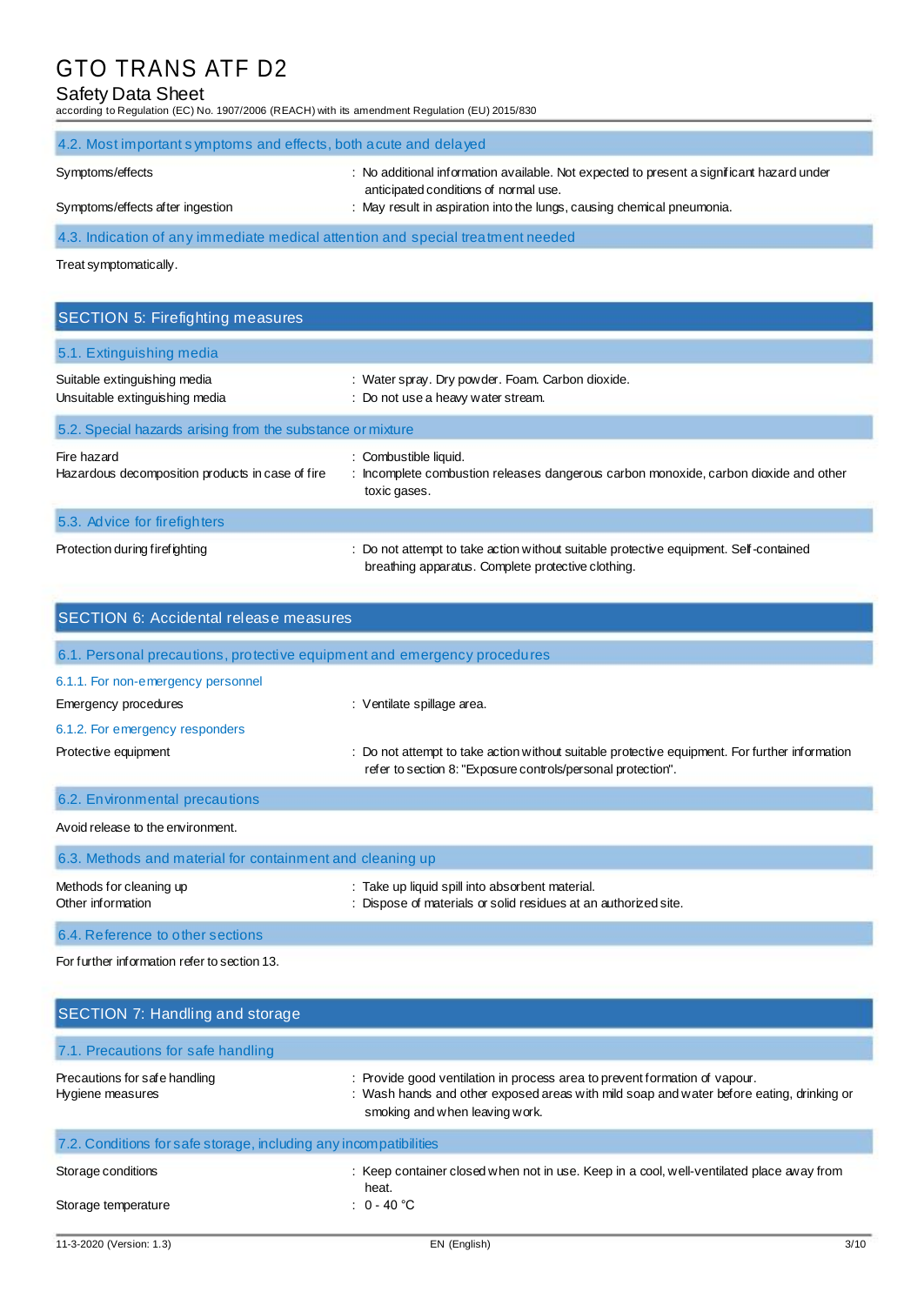# Safety Data Sheet

according to Regulation (EC) No. 1907/2006 (REACH) with its amendment Regulation (EU) 2015/830

### 7.3. Specific end use(s)

### No additional information available

| SECTION 8: Exposure controls/personal protection                                                                                                                                                       |  |  |  |  |
|--------------------------------------------------------------------------------------------------------------------------------------------------------------------------------------------------------|--|--|--|--|
| 8.1. Control parameters                                                                                                                                                                                |  |  |  |  |
| <b>GTO TRANS ATF D2</b>                                                                                                                                                                                |  |  |  |  |
| <b>EU - Occupational Exposure Limits</b>                                                                                                                                                               |  |  |  |  |
| Exposure limits/standards for materials that can be<br>5 mg/ml - ACGIHTLV (inhalable fraction).<br>formed when handling this product. When<br>mists/aerosols can occur the following is<br>recommended |  |  |  |  |
| 8.2. Exposure controls                                                                                                                                                                                 |  |  |  |  |

Appropriate engineering controls: Ensure good ventilation of the work station.

Materials for protective clothing: Wear suitable protective clothing

| Hand protection:                                                                                      |          |            |                |             |          |  |  |
|-------------------------------------------------------------------------------------------------------|----------|------------|----------------|-------------|----------|--|--|
| <b>Protective gloves</b>                                                                              |          |            |                |             |          |  |  |
| Type                                                                                                  | Material | Permeation | Thickness (mm) | Penetration | Standard |  |  |
| Nitrile rubber (NBR)<br>$6$ ( $>$ 480 minutes)<br><b>EN ISO 374</b><br>Reusable gloves<br>$\geq 0.35$ |          |            |                |             |          |  |  |

| Eye protection: |                |                 |               |  |
|-----------------|----------------|-----------------|---------------|--|
| Safety glasses  |                |                 |               |  |
| Type            | Use            | Characteristics | Standard      |  |
| Safety glasses  | <b>Droplet</b> | clear           | <b>EN 166</b> |  |

| Skin and body protection:                                                |
|--------------------------------------------------------------------------|
| Wear suitable protective clothing                                        |
|                                                                          |
| Respiratory protection:                                                  |
| In case of insufficient ventilation, wear suitable respiratory equipment |

Personal protective equipment symbol(s):



Environmental exposure controls: Avoid release to the environment.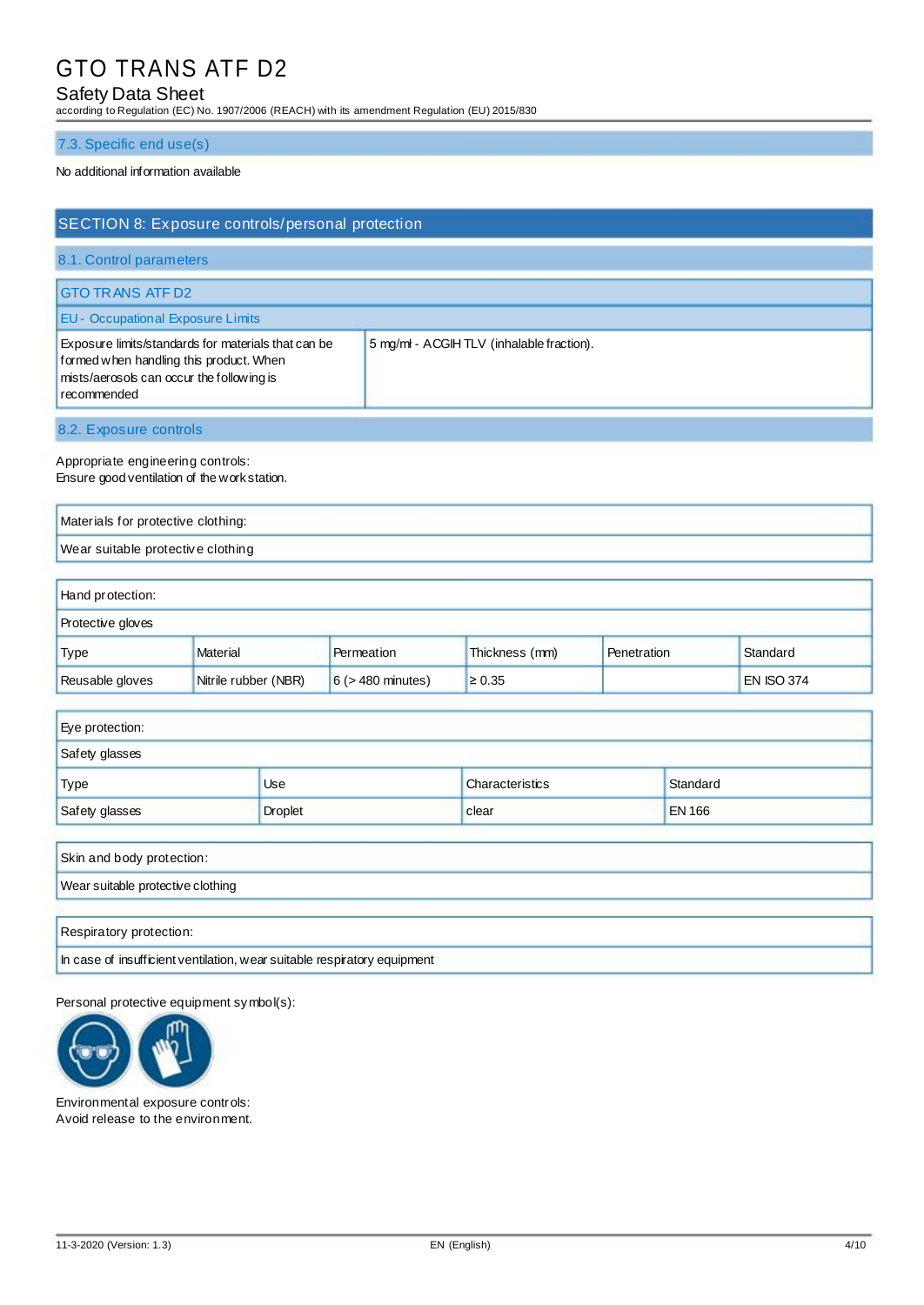# Safety Data Sheet

according to Regulation (EC) No. 1907/2006 (REACH) with its amendment Regulation (EU) 2015/830

### SECTION 9: Physical and chemical properties

| 9.1. Information on basic physical and chemical properties |  |  |
|------------------------------------------------------------|--|--|
|                                                            |  |  |

| Physical state                                  | $:$ Liquid                                       |
|-------------------------------------------------|--------------------------------------------------|
| Colour                                          | : red.                                           |
| Odour                                           | characteristic.                                  |
| Odour threshold                                 | No data available                                |
| pH                                              | No data available                                |
| Relative evaporation rate (butylacetate=1)      | No data available                                |
| Melting point                                   | : Not applicable                                 |
| Freezing point                                  | $-51$ °C - ASTM D5950 (pour point)               |
| Boiling point                                   | No data available                                |
| Flash point                                     | 210 °C - ASTM D92 (COC)                          |
| Auto-ignition temperature                       | $\therefore$ No data available                   |
| Decomposition temperature                       | No data available                                |
| Flammability (solid, gas)                       | Not applicable                                   |
| Vapour pressure                                 | No data available                                |
| Relative vapour density at 20 °C                | No data available                                |
| Relative density                                | No data available                                |
| Density                                         | 0,853 kg/l (15 °C) - ASTM D4052                  |
| Solubility                                      | Water: Practically not miscible.                 |
| Partition coefficient n-octanol/water (Log Pow) | No data available                                |
| Viscosity, kinematic                            | 37,7 mm /s (40 °C) - ASTM D7279                  |
| Viscosity, dynamic                              | No data available                                |
| <b>Explosive properties</b>                     | Presents no particular fire or explosion hazard. |
| Oxidising properties                            | No data available                                |
| <b>Explosive limits</b>                         | No data available                                |
| 9.2. Other information                          |                                                  |

VOC content  $\qquad \qquad : \quad 0\%$ 

## SECTION 10: Stability and reactivity

## 10.1. Reactivity

The product is non-reactive under normal conditions of use, storage and transport.

10.2. Chemical stability

Stable under normal conditions.

10.3. Possibility of hazardous reactions

Reacts violently with (strong) oxidizers.

10.4. Conditions to avoid

None under recommended storage and handling conditions (see section 7).

10.5. Incompatible materials

No additional information available

10.6. Hazardous decomposition products

No decomposition if stored normally.

# SECTION 11: Toxicological information

## 11.1. Information on toxicological effects

Acute toxicity (oral) in the classified in the classified in the classified in the classified Acute toxicity (dermal) in the set of the set of the set of the set of the set of the set of the set of the set of the set of the set of the set of the set of the set of the set of the set of the set of the set of the set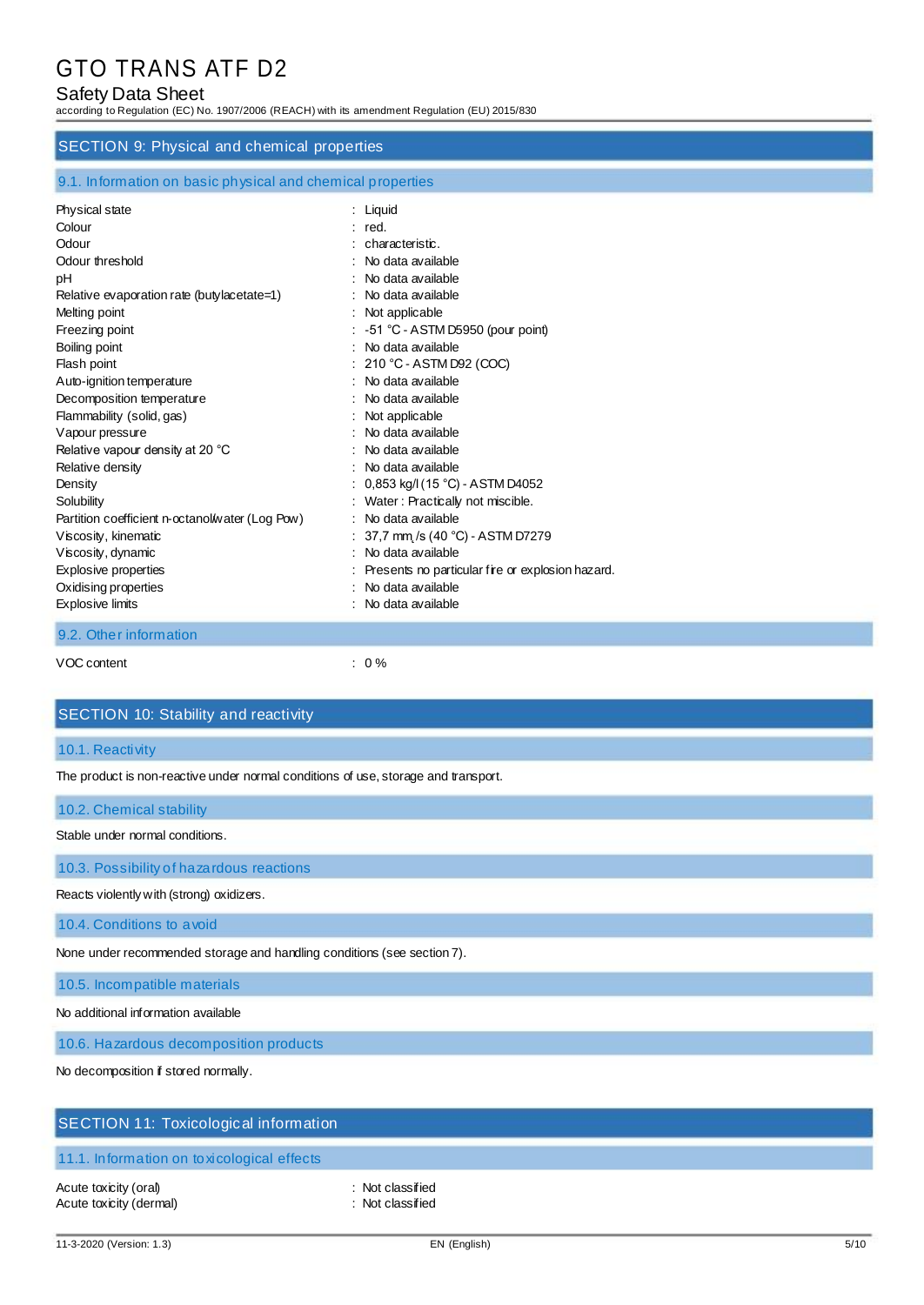# Safety Data Sheet

according to Regulation (EC) No. 1907/2006 (REACH) with its amendment Regulation (EU) 2015/830

| Acute toxicity (inhalation)                                                                                                                  | : Not classified                                                                                 |
|----------------------------------------------------------------------------------------------------------------------------------------------|--------------------------------------------------------------------------------------------------|
| Distillates (petroleum), hydrotreated heavy paraffinic (64742-54-7)                                                                          |                                                                                                  |
| LD50 oral rat                                                                                                                                | > 5000 mg/kg                                                                                     |
| LD50 dermal rabbit                                                                                                                           | $>$ 2000 mg/kg                                                                                   |
| LC50 inhalation rat (mg/l)                                                                                                                   | $> 5,53$ mg/l/4h                                                                                 |
| Skin corrosion/irritation<br>Serious eye damage/irritation<br>Respiratory or skin sensitisation<br>Germ cell mutagenicity<br>Carcinogenicity | : Not classified<br>: Not classified<br>: Not classified<br>: Not classified<br>: Not classified |
| Reproductive toxicity                                                                                                                        | : Not classified                                                                                 |
| STOT-single exposure                                                                                                                         | : Not classified                                                                                 |

STOT-repeated exposure in the state of the state of the STOT-repeated exposure

| 2-(2-heptadec-8-enyl-2-imidazolin-1-y)ethanol (95-38-5) |                                                                                                                                                                                                                     |
|---------------------------------------------------------|---------------------------------------------------------------------------------------------------------------------------------------------------------------------------------------------------------------------|
| NOAEL (oral, rat, 90 days)                              | 20 mg/kg bodyweight Animal: rat, Guideline: OECD Guideline 422 (Combined Repeated<br>Dose Toxicity Study with the Reproduction / Developmental Toxicity Screening Test),<br>Guideline: other: US EPA OPPTS 870.3650 |
| Aspiration hazard                                       | : Not classified                                                                                                                                                                                                    |

| IGTO TRANS ATF D2    |                                     |
|----------------------|-------------------------------------|
| Viscosity, kinematic | $37,7$ mm /s $(40 °C)$ - ASTM D7279 |

# SECTION 12: Ecological information

12.1. Toxicity

| Ecology - general<br>Hazardous to the aquatic environment, short-term<br>(acute) | : Harmful to aquatic life with long lasting effects.<br>: Not classified |
|----------------------------------------------------------------------------------|--------------------------------------------------------------------------|
| Hazardous to the aquatic environment, long-term<br>(chronic)                     | : Harmful to aquatic life with long lasting effects.                     |

| Distillates (petroleum), hydrotreated heavy paraffinic (64742-54-7) |                                                                         |
|---------------------------------------------------------------------|-------------------------------------------------------------------------|
| LC50 fish                                                           | > 100 mg/l (Pimephales promelas, 96h) (OECD 203 method)                 |
| EC50 Daphnia                                                        | > 10000 mg/l (Gammarus pulex, 48h) (OECD 202 method)                    |
| EC50 Daphnia                                                        | > 10000 mg/l (Daphnia magna, 48h) (OECD 202 method)                     |
| NOEC (acute)                                                        | $\geq$ 100 mg/l (Pseudokirchnerella subcapitata, 72h) (OECD 201 method) |
| I NOEC chronic fish                                                 | $\geq$ 1000 mg/l (Oncorhynchus mykiss - QSAR Petrotox, 14/28d)          |
| INOEC chronic crustacea                                             | 10 mg/l (Daphnia magna, 21d) (OECD 211 method)                          |

| $2-(2-heptadec-8-enyl-2-imidazolin-1-yl)ethanol (95-38-5)$ |                      |
|------------------------------------------------------------|----------------------|
| $LC50$ fish                                                | $0.3 \text{ mg/l}$   |
| EC50 Daphnia                                               | $0,163 \text{ mg/l}$ |
| $EC50$ 72h algae (1)                                       | $0,03 \text{ mg/l}$  |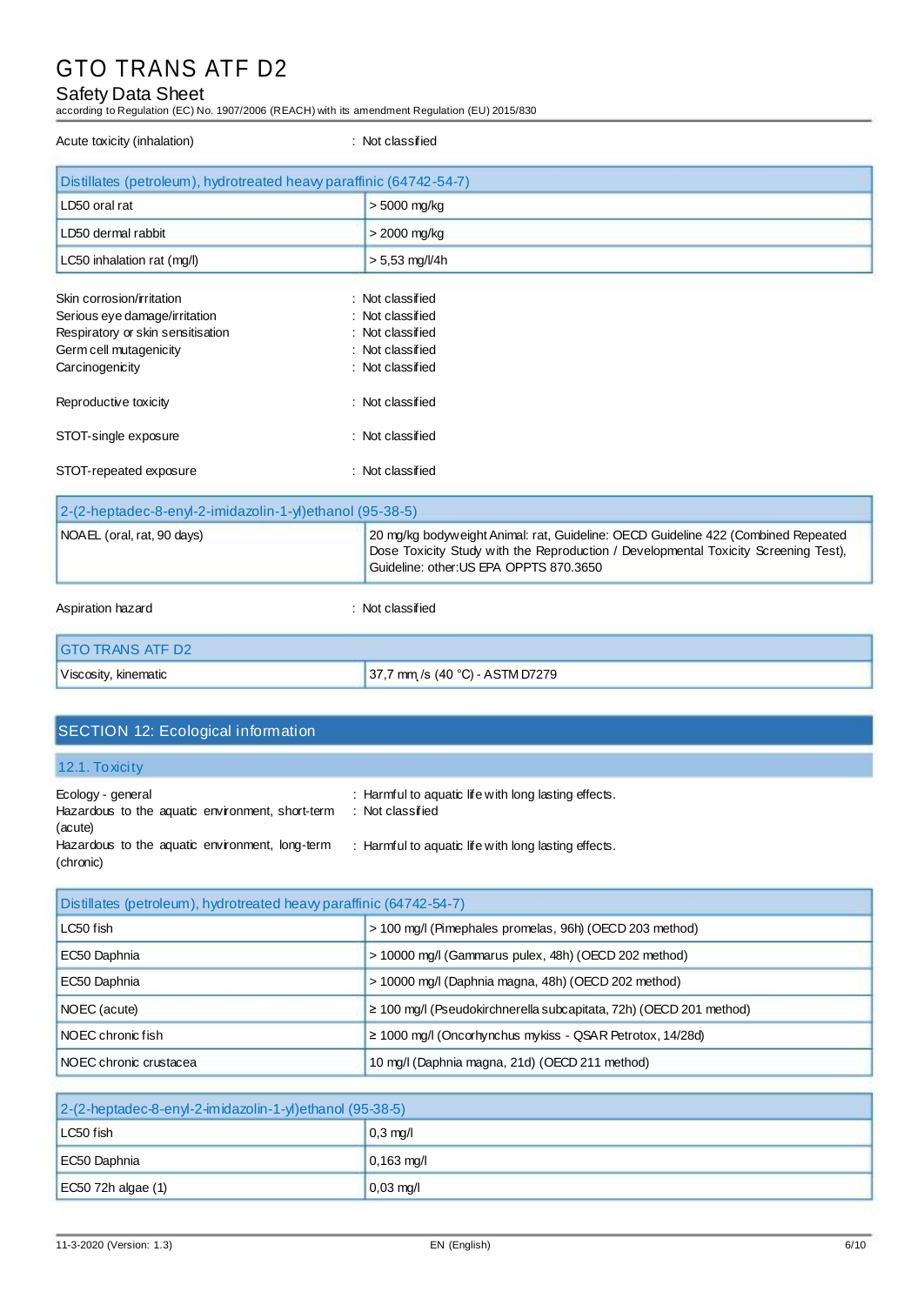# Safety Data Sheet

according to Regulation (EC) No. 1907/2006 (REACH) with its amendment Regulation (EU) 2015/830

| EC50 72h algae (2)                                                  | 0,0169 mg/l Test organisms (species): Desmodesmus subspicatus (previous name:<br>Scenedesmus subspicatus) |
|---------------------------------------------------------------------|-----------------------------------------------------------------------------------------------------------|
| NOEC chronic algae                                                  | $0,014$ mg/l                                                                                              |
| 12.2. Persistence and degradability                                 |                                                                                                           |
| Distillates (petroleum), hydrotreated heavy paraffinic (64742-54-7) |                                                                                                           |
| Biodegradation                                                      | 31 % (28d) (OECD 301F method)                                                                             |
| 12.3. Bioaccumulative potential                                     |                                                                                                           |
| No additional information available                                 |                                                                                                           |
| 12.4. Mobility in soil                                              |                                                                                                           |
| No additional information available                                 |                                                                                                           |
| 12.5. Results of PBT and vPvB assessment                            |                                                                                                           |
| No additional information available                                 |                                                                                                           |
| 12.6. Other adverse effects                                         |                                                                                                           |
| No additional information available                                 |                                                                                                           |

# SECTION 13: Disposal considerations

## 13.1. Waste treatment methods

| Waste treatment methods                    | : Dispose of contents/container in accordance with licensed collector's sorting instructions. |
|--------------------------------------------|-----------------------------------------------------------------------------------------------|
| Product/Packaging disposal recommendations | $\therefore$ Dispose in a safe manner in accordance with local/national regulations.          |
| European List of Waste (LoW) code          | $\pm$ 13 02 05 $^*$ - mineral-based non-chlorinated engine, gear and lubricating oils         |

# SECTION 14: Transport information

| In accordance with ADR / RID / IMDG / IATA / ADN |               |               |               |               |
|--------------------------------------------------|---------------|---------------|---------------|---------------|
| <b>ADR</b>                                       | <b>IMDG</b>   | <b>IATA</b>   | <b>ADN</b>    | <b>RID</b>    |
| 14.1. UN number                                  |               |               |               |               |
| Not regulated                                    | Not regulated | Not regulated | Not regulated | Not regulated |
| 14.2. UN proper shipping name                    |               |               |               |               |
| Not regulated                                    | Not regulated | Not regulated | Not regulated | Not regulated |
| 14.3. Transport hazard class(es)                 |               |               |               |               |
| Not regulated                                    | Not regulated | Not regulated | Not regulated | Not regulated |
| 14.4. Packing group                              |               |               |               |               |
| Not regulated                                    | Not regulated | Not regulated | Not regulated | Not regulated |
| 14.5. Environmental hazards                      |               |               |               |               |
| Not regulated                                    | Not regulated | Not regulated | Not regulated | Not regulated |
| No supplementary information available           |               |               |               |               |
|                                                  |               |               |               |               |

14.6. Special precautions for user

Overland transport Not regulated Transport by sea Not regulated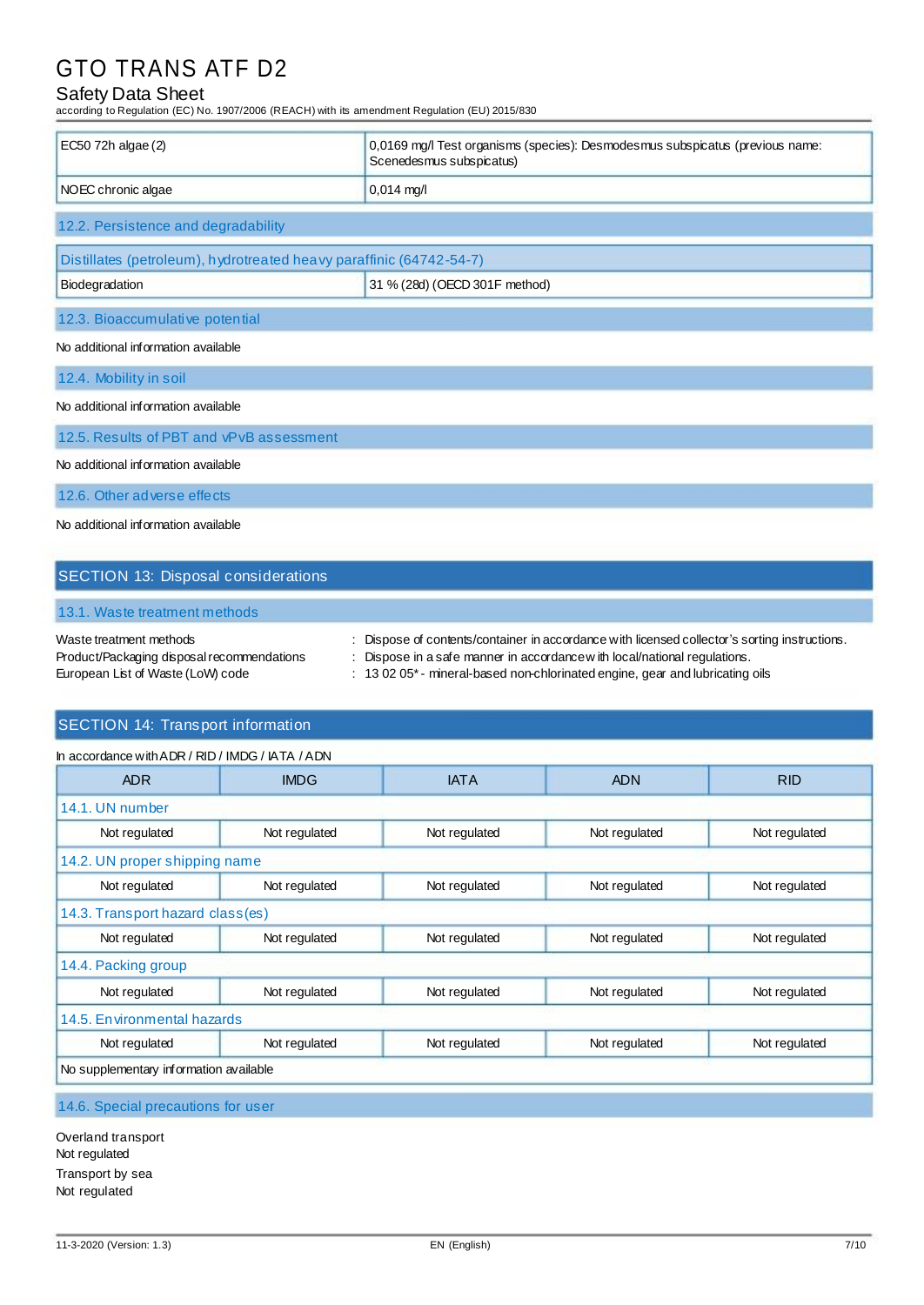## Safety Data Sheet

according to Regulation (EC) No. 1907/2006 (REACH) with its amendment Regulation (EU) 2015/830

| Air transport                              |
|--------------------------------------------|
| Not regulated                              |
| Inland waterway transport<br>Not regulated |
| Rail transport                             |
| Not regulated                              |

#### 14.7. Transport in bulk according to Annex II of Marpol and the IBC Code

#### Not applicable

# SECTION 15: Regulatory information

#### 15.1. Safety, health and environmental regulations/legislation specific for the substance or mixture

#### 15.1.1. EU-Regulations

| The following restrictions are applicable according to Annex XVII of the REACH Regulation (EC) No 1907/2006:                                                                                                                                          |                                                                                                                         |  |
|-------------------------------------------------------------------------------------------------------------------------------------------------------------------------------------------------------------------------------------------------------|-------------------------------------------------------------------------------------------------------------------------|--|
| Reference code<br>Applicable on                                                                                                                                                                                                                       |                                                                                                                         |  |
| 3.                                                                                                                                                                                                                                                    | Methacrylate copolymer ; 2-(2-heptadec-8-enyl-2-imidazolin-1-yl) ethanol                                                |  |
| Distillates (petroleum), hydrotreated light naphthenic; Distillates (petroleum), hydrotreated heavy paraffinic; Methacrylate<br>3(b)<br>copolymer; 2-(2-heptadec-8-enyl-2-imidazolin-1-yl)ethanol; Ethanol, 2,2-iminobis-, N-tallow alkyl derivatives |                                                                                                                         |  |
| 3(c)                                                                                                                                                                                                                                                  | GTO TRANS ATF D2 ; 2-(2-heptadec-8-enyl-2-imidazolin-1-yl)ethanol ; Ethanol, 2,2'-iminobis-, N-tallow alkyl derivatives |  |

Contains no substance on the REACH candidate list

Contains no REACH Annex XIV substances

Contains no substance subject to Regulation (EU) No 649/2012 of the European Parliament and of the Council of 4 July 2012 concerning the export and import of hazardous chemicals.

Contains no substance subject to Regulation (EU) No 2019/1021 of the European Parliament and of the Council of 20 June 2019 on persistent organic pollutants

#### VOC content : 0 %

15.1.2. National regulations

No additional information available

15.2. Chemical safety assessment

No chemical safety assessment has been carried out

| <b>SECTION 16: Other information</b> |                                                                       |                 |                 |  |
|--------------------------------------|-----------------------------------------------------------------------|-----------------|-----------------|--|
| Indication of changes:               |                                                                       |                 |                 |  |
| <b>Section</b>                       | Changed item                                                          | Change          | <b>Comments</b> |  |
|                                      | Revision date                                                         | <b>Modified</b> |                 |  |
|                                      | <b>Supersedes</b>                                                     | Added           |                 |  |
|                                      | <b>Comments</b>                                                       | Modified        |                 |  |
| 1.2                                  | Intended for general public                                           | Added           |                 |  |
| 2.1                                  | Classification according to<br>Regulation (EC) No. 1272/2008<br>[CLP] | Added           |                 |  |
| 2.2                                  | Precautionary statements (CLP)                                        | Added           |                 |  |
| 2.2                                  | Hazard statements (CLP)                                               | Added           |                 |  |
| 2.2                                  | <b>EUH-statements</b>                                                 | Modified        |                 |  |
| 4.1                                  | First-aid measures after ingestion                                    | Modified        |                 |  |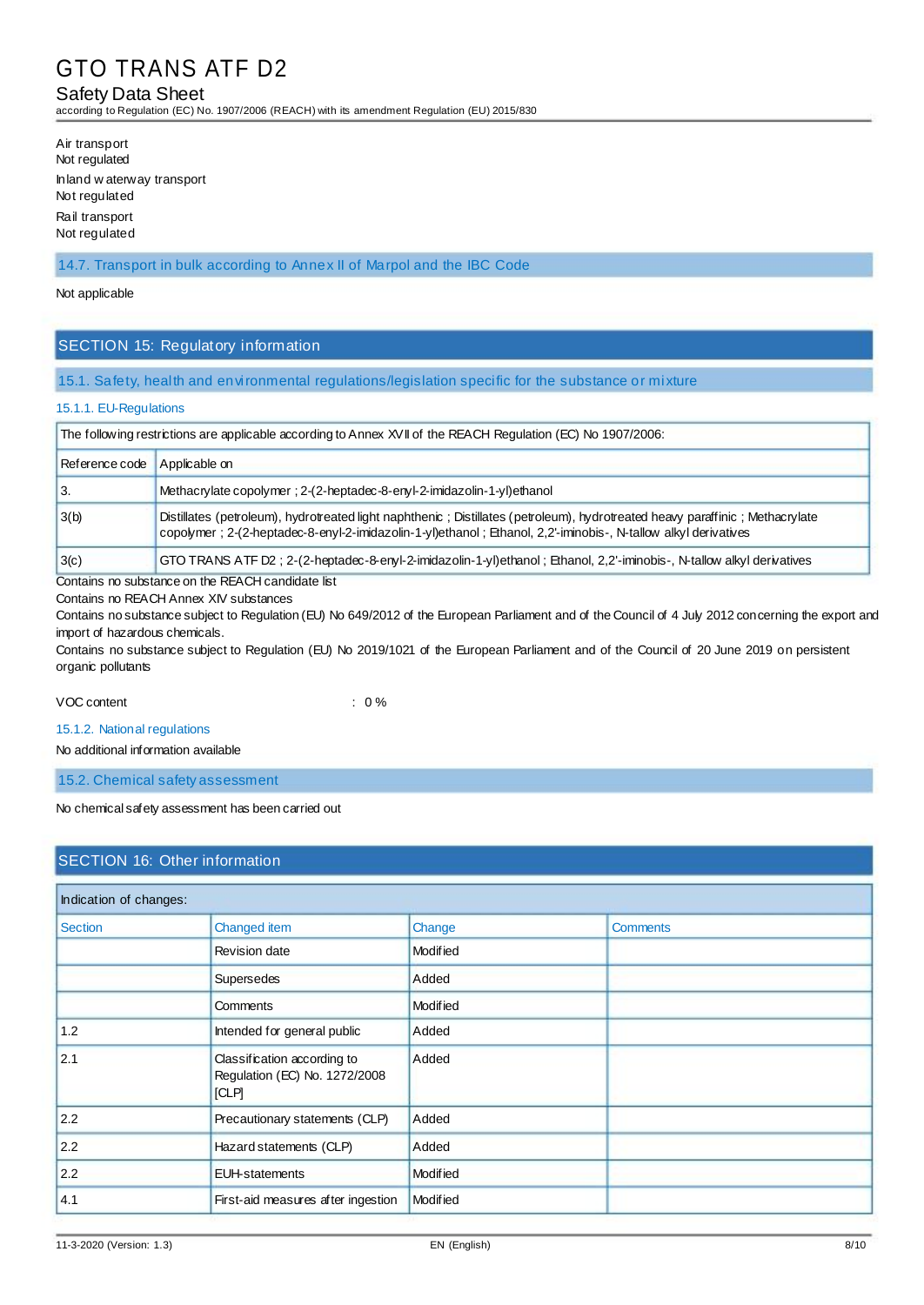# Safety Data Sheet

according to Regulation (EC) No. 1907/2006 (REACH) with its amendment Regulation (EU) 2015/830

| 5.2  | Hazardous decomposition<br>products in case of fire | Modified |  |
|------|-----------------------------------------------------|----------|--|
| 10.3 | Possibility of hazardous reactions                  | Modified |  |
| 13.1 | Waste treatment methods                             | Modified |  |
| 16   | Abbreviations and acronyms                          | Modified |  |

| Abbreviations and acronyms: |                                                                                                   |  |
|-----------------------------|---------------------------------------------------------------------------------------------------|--|
| ADN                         | European Agreement concerning the International Carriage of Dangerous Goods by Inland Waterways   |  |
| ADR                         | European Agreement concerning the International Carriage of Dangerous Goods by Road               |  |
| <b>ATE</b>                  | <b>Acute Toxicity Estimate</b>                                                                    |  |
| <b>BCF</b>                  | Bioconcentration factor                                                                           |  |
| <b>CLP</b>                  | Classification Labelling Packaging Regulation; Regulation (EC) No 1272/2008                       |  |
| <b>DMEL</b>                 | Derived Minimal Effect level                                                                      |  |
| <b>DNEL</b>                 | Derived-No Effect Level                                                                           |  |
| <b>EC50</b>                 | Median effective concentration                                                                    |  |
| <b>IARC</b>                 | International Agency for Research on Cancer                                                       |  |
| <b>IATA</b>                 | International Air Transport Association                                                           |  |
| <b>IMDG</b>                 | <b>International Maritime Dangerous Goods</b>                                                     |  |
| <b>LC50</b>                 | Median lethal concentration                                                                       |  |
| LD50                        | Median lethal dose                                                                                |  |
| <b>LOAEL</b>                | Lowest Observed Adverse Effect Level                                                              |  |
| <b>NOAEC</b>                | No-Observed Adverse Effect Concentration                                                          |  |
| <b>NOAEL</b>                | No-Observed Adverse Effect Level                                                                  |  |
| <b>NOEC</b>                 | No-Observed Effect Concentration                                                                  |  |
| <b>OECD</b>                 | Organisation for Economic Co-operation and Development                                            |  |
| <b>PBT</b>                  | Persistent Bioaccumulative Toxic                                                                  |  |
| <b>PNEC</b>                 | Predicted No-Effect Concentration                                                                 |  |
| <b>REACH</b>                | Registration, Evaluation, Authorisation and Restriction of Chemicals Regulation (EC) No 1907/2006 |  |
| <b>RID</b>                  | Regulations concerning the International Carriage of Dangerous Goods by Rail                      |  |
| vPvB                        | Very Persistent and Very Bioaccumulative                                                          |  |
| <b>BLV</b>                  | Biological limit value                                                                            |  |
| CAS-No.                     | Chemical Abstract Service number                                                                  |  |
| EC-No.                      | European Community number                                                                         |  |
| EN                          | European Standard                                                                                 |  |
| <b>OEL</b>                  | Occupational Exposure Limit                                                                       |  |
| <b>SDS</b>                  | Safety Data Sheet                                                                                 |  |
| <b>WGK</b>                  | Water Hazard Class                                                                                |  |

| Full text of H- and EUH-statements: |                                                                 |  |
|-------------------------------------|-----------------------------------------------------------------|--|
| Acute Tox. 4 (Oral)                 | Acute toxicity (oral), Category 4                               |  |
| Aquatic Acute 1                     | Hazardous to the aquatic environment - Acute Hazard, Category 1 |  |